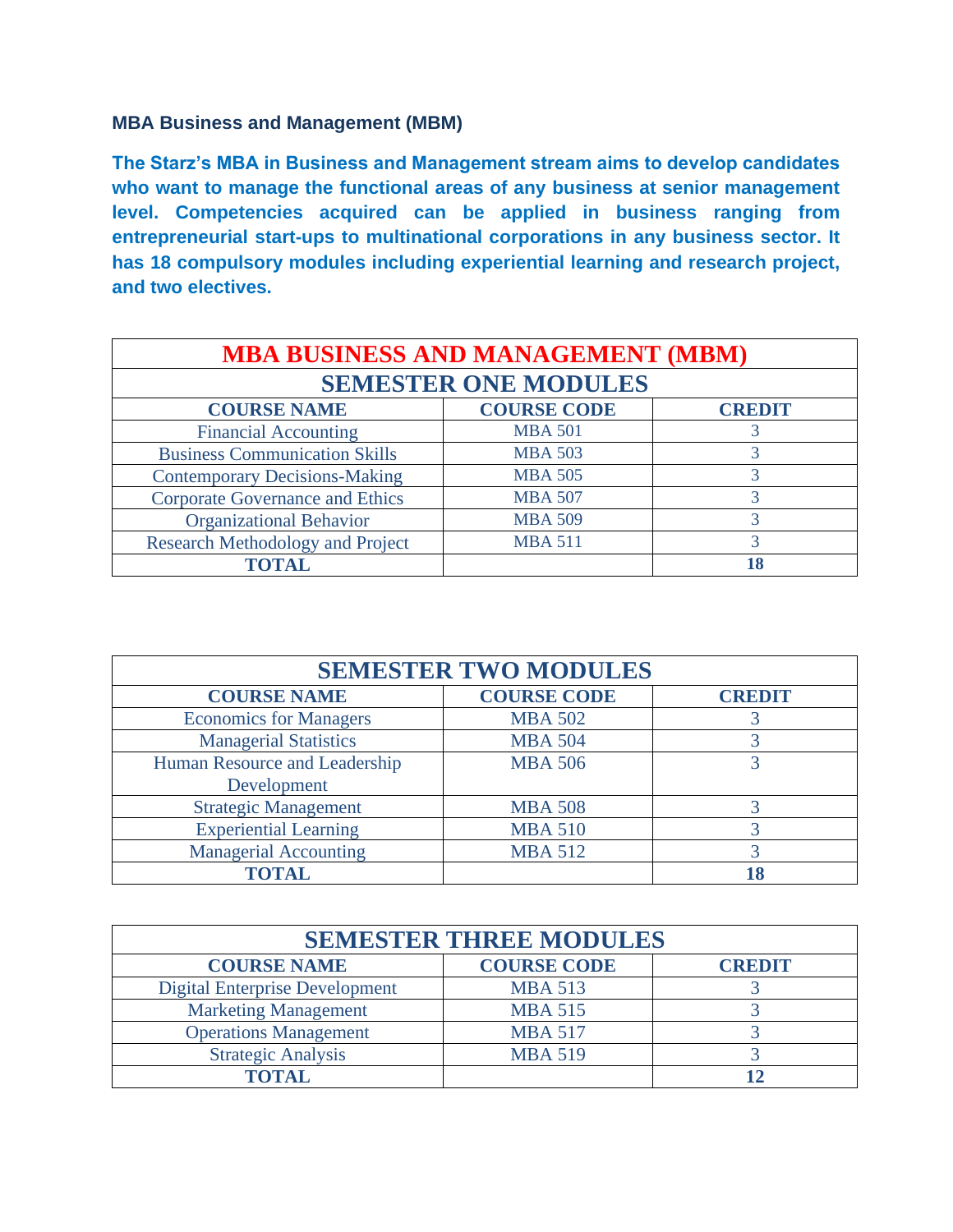| <b>SEMESTER FOUR MODULES</b> |                                       |               |
|------------------------------|---------------------------------------|---------------|
| <b>COURSE NAME</b>           | <b>COURSE CODE</b>                    | <b>CREDIT</b> |
| <b>Experiential Learning</b> | <b>MBA 510</b><br><b>CONTINUATION</b> |               |
| <b>Research Project</b>      | <b>MBA 511</b><br><b>CONTINUATION</b> |               |

#### **MBA Entrepreneurship and Innovation (MEI)**

**The MBA Stream in Entrepreneurship seeks to build the critical business and entrepreneurial skills needed to develop and launch new enterprises. The program also appeals to professionals who wish to incorporate innovation and vision into existing companies, or to engage in social entrepreneurship. It emphasizes experiential learning with active learning in the classroom and immediate, realworld applications. Students are encouraged and enabled to work on developing and launching their own ventures. The program is shaped around five key learning strategies:** *Collaboration* **- Peer-to-peer learning allows budding entrepreneurs to get immediate feedback from their classmates and advisors. As business developers and owners, they also collaborate with one another to form mutually beneficial partnerships.** *Coaching and mentoring -* **Each student receives in-depth coaching and mentoring from a variety of experts and advisors, including the program director, professors, successful entrepreneurs or local business owners.**  *Reflection* **- Students are asked to keep a journal to track their learning and awareness, and to schedule time for reflection and creative thought. Important lessons can be learned by analyzing both successes and failures.** *Apprenticeship* **- Students are encouraged to not only observe and work with practicing entrepreneurs, but to also start their own company while enrolled in the program.**  *Multiple practices* **- Entrepreneurship is a practice that changes from day to day and from business to business. Students learn that creativity and problem-solving skills can be improved over time and with perseverance. When students enter the program, a customized approach to their learning is developed by academic advisors, with the goal of helping them reach their personal objectives. Throughout their time at STARZ MBA in Entrepreneurship students either work on their own projects or team with companies in Liberia to do one. They also benefit from participating in regular pitch sessions and networking events.**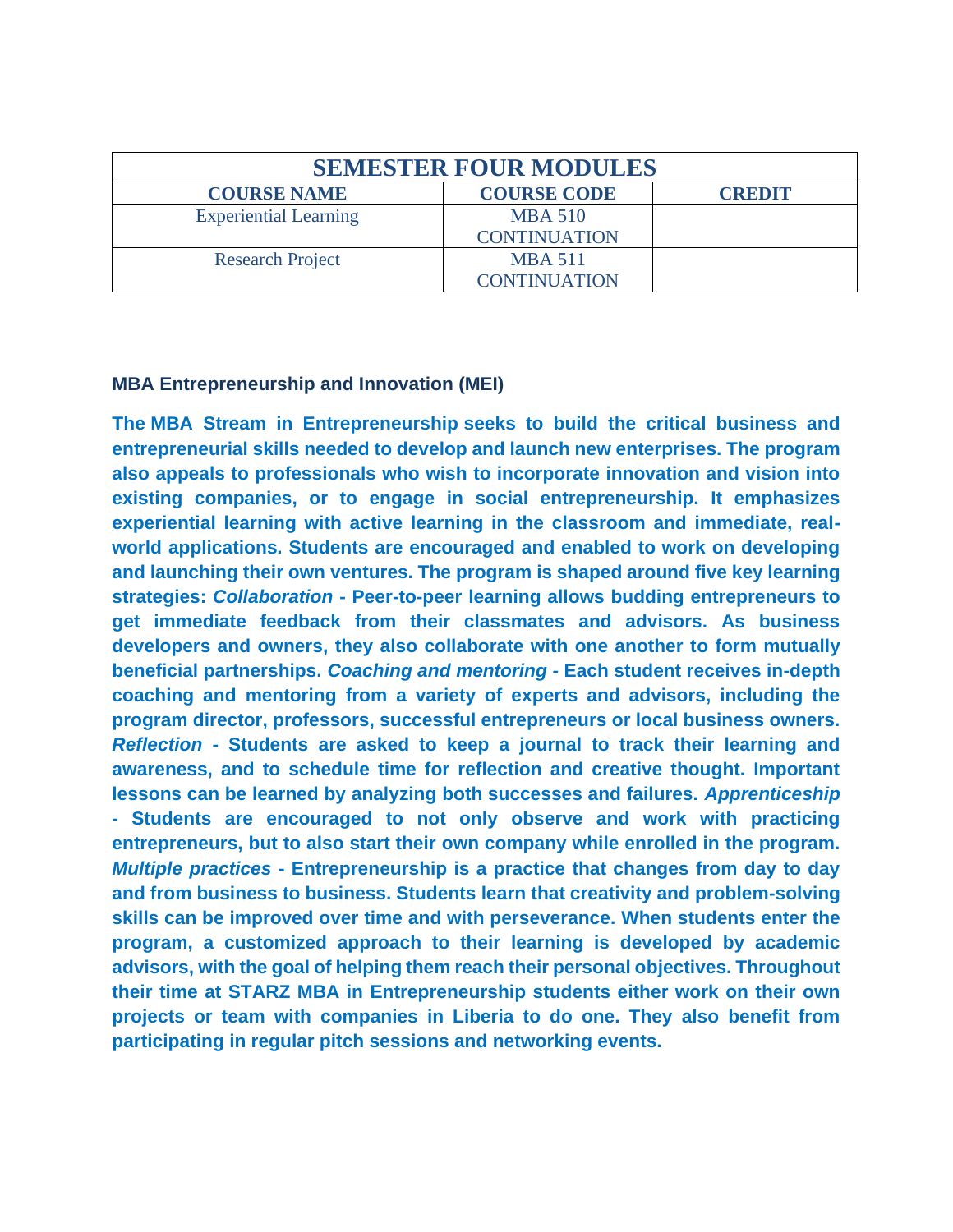| <b>MBA ENTREPRENEURSHIP AND INNOVATION (MEI)</b> |                    |               |
|--------------------------------------------------|--------------------|---------------|
| <b>SEMESTER ONE MODULES</b>                      |                    |               |
| <b>COURSE NAME</b>                               | <b>COURSE CODE</b> | <b>CREDIT</b> |
| <b>Financial Accounting</b>                      | <b>MBA 501</b>     |               |
| <b>Business Communication Skills</b>             | <b>MBA 503</b>     |               |
| <b>Contemporary Decisions-Making</b>             | <b>MBA 505</b>     |               |
| <b>Corporate Governance and Ethics</b>           | <b>MBA 507</b>     |               |
| <b>Organizational Behavior</b>                   | <b>MBA 509</b>     |               |
| <b>Research Methodology and Project</b>          | <b>MBA 511</b>     | 3             |
| <b>TOTAL</b>                                     |                    | 18            |

| <b>SEMESTER TWO MODULES</b>   |                    |               |
|-------------------------------|--------------------|---------------|
| <b>COURSE NAME</b>            | <b>COURSE CODE</b> | <b>CREDIT</b> |
| <b>Economics for Managers</b> | <b>MBA 502</b>     |               |
| <b>Managerial Statistics</b>  | <b>MBA 504</b>     |               |
| Human Resource and Leadership | <b>MBA 506</b>     |               |
| Development                   |                    |               |
| <b>Strategic Management</b>   | <b>MBA 508</b>     |               |
| <b>Experiential Learning</b>  | <b>MBA 510</b>     |               |
| <b>Managerial Accounting</b>  | <b>MBA 512</b>     |               |
| <b>TOTAL</b>                  |                    | 18            |

| <b>SEMESTER THREE MODULES</b>             |                    |               |
|-------------------------------------------|--------------------|---------------|
| <b>COURSE NAME</b>                        | <b>COURSE CODE</b> | <b>CREDIT</b> |
| Preparing for the Entrepreneurial Journey | <b>MEI 501</b>     |               |
| Creativity and Innovation for             | <b>MEI 503</b>     |               |
| <b>Entrepreneurs</b>                      |                    |               |
| Selecting and Developing a Business       | <b>MEI 505</b>     |               |
| Model                                     |                    |               |
| Communicating with Investors and          | <b>MEI 507</b>     |               |
| <b>Partners</b>                           |                    |               |
| <b>TOTAL</b>                              |                    |               |

| <b>SEMESTER FOUR MODULES</b> |                     |               |
|------------------------------|---------------------|---------------|
| <b>COURSE NAME</b>           | <b>COURSE CODE</b>  | <b>CREDIT</b> |
| <b>Experiential learning</b> | <b>MBA 510</b>      |               |
|                              | <b>CONTINUATION</b> |               |
| Research project             | <b>MBA 511</b>      |               |
|                              | <b>CONTINUATION</b> |               |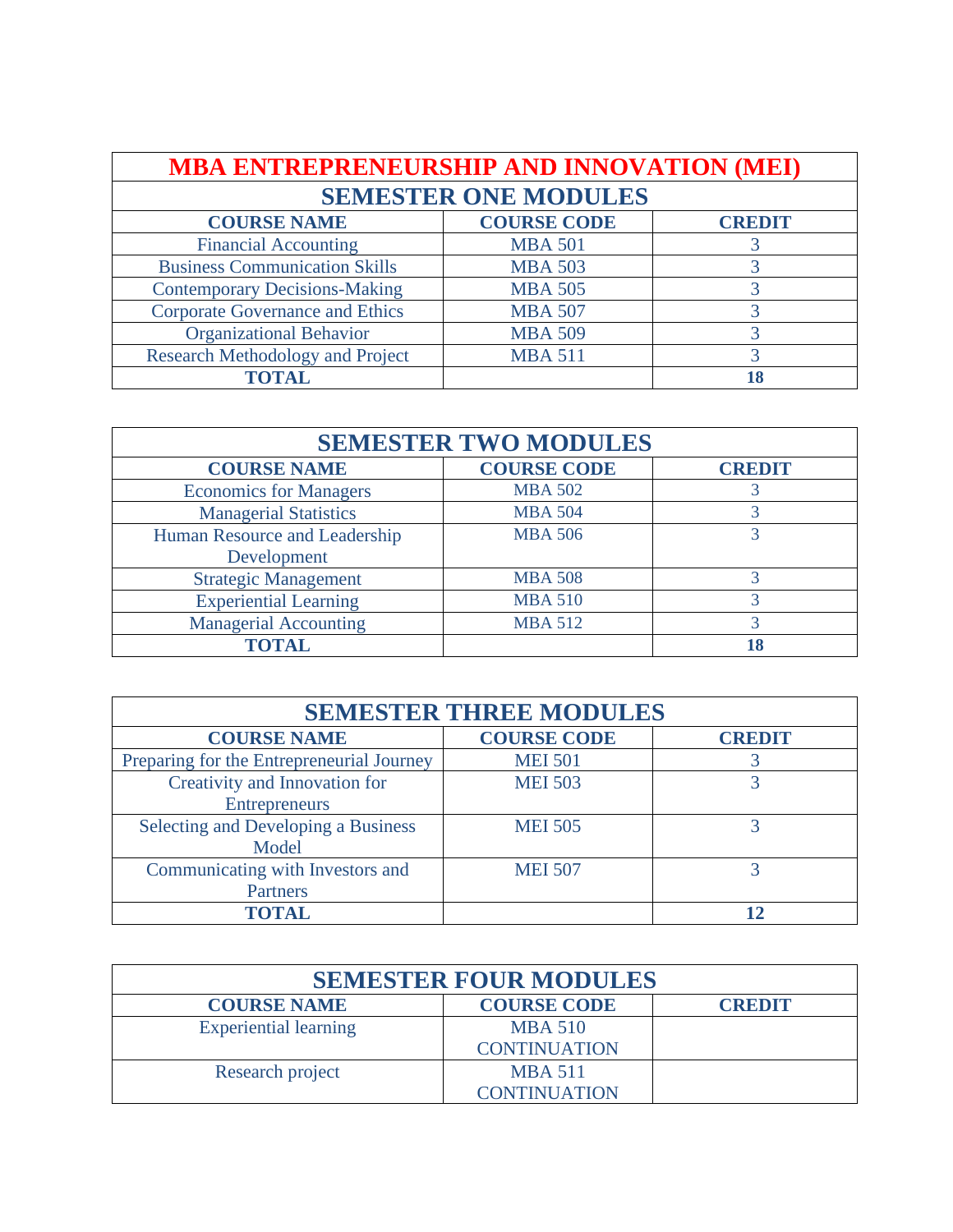#### **MBA Finance (MFM)**

**The MBA Finance Stream seeks to develop professionals who will not only have general business management competencies, but can specifically handle investment, financing, working capital management and dividend decisions in corporate organizations, and as well choose an area of specialty ranging from management of financial institutions to development finance, international finance, public finance, and project finance. Students from this stream will have an added advantage when they enroll into professional exam programs such as the Association of Chartered Certified Accountants (ACCA), Certified Financial Analyst (CFA), Certified Management Accountant (CMA), and Certified Public Accountant (CPA).** 

| <b>MBA FINANCE (MFM)</b><br><b>SEMESTER ONE MODULES</b> |                |    |
|---------------------------------------------------------|----------------|----|
|                                                         |                |    |
| <b>Financial Accounting</b>                             | <b>MBA 501</b> |    |
| <b>Business Communication Skills</b>                    | <b>MBA 503</b> |    |
| <b>Contemporary Decisions-Making</b>                    | <b>MBA 505</b> |    |
| <b>Corporate Governance and Ethics</b>                  | <b>MBA 507</b> |    |
| <b>Organizational Behavior</b>                          | <b>MBA 509</b> |    |
| <b>Research Methodology and Project</b>                 | <b>MBA 511</b> |    |
| <b>TOTAL</b>                                            |                | 18 |

| <b>SEMESTER TWO MODULES</b>   |                    |               |
|-------------------------------|--------------------|---------------|
| <b>COURSE NAME</b>            | <b>COURSE CODE</b> | <b>CREDIT</b> |
| <b>Economics for Managers</b> | <b>MBA 502</b>     |               |
| <b>Managerial Statistics</b>  | <b>MBA 504</b>     |               |
| Human Resource and Leadership | <b>MBA 506</b>     |               |
| Development                   |                    |               |
| <b>Strategic Management</b>   | <b>MBA 508</b>     |               |
| <b>Experiential Learning</b>  | <b>MBA 510</b>     |               |
| <b>Managerial Accounting</b>  | <b>MBA 512</b>     |               |
| <b>TOTAL</b>                  |                    |               |

| <b>SEMESTER THREE MODULES</b>                             |                |  |  |
|-----------------------------------------------------------|----------------|--|--|
| <b>COURSE NAME</b><br><b>COURSE CODE</b><br><b>CREDIT</b> |                |  |  |
| <b>Corporate Finance</b>                                  | <b>MBF 501</b> |  |  |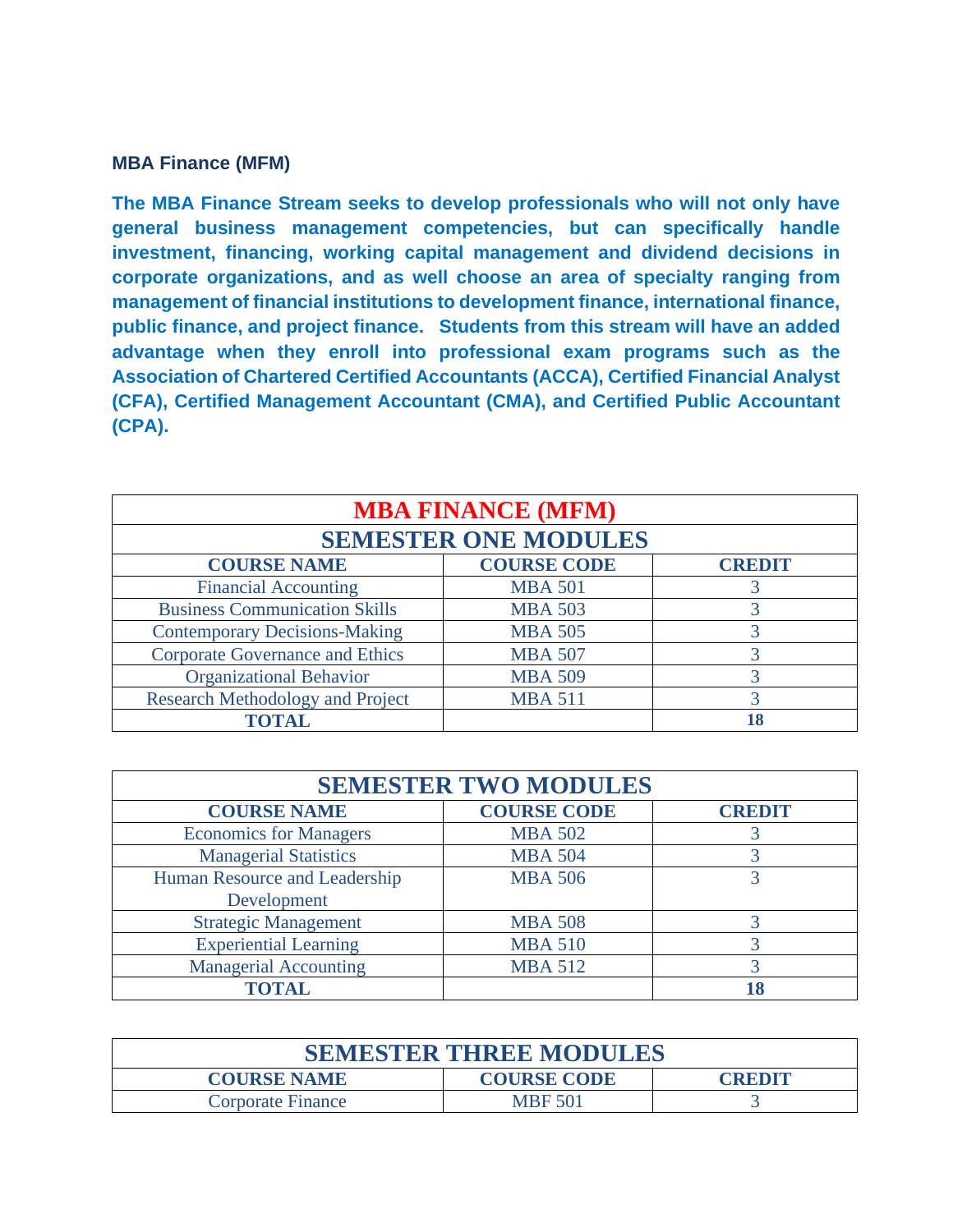| <b>Financial Institutions and Markets</b>  | <b>MBF 503</b> |  |
|--------------------------------------------|----------------|--|
| <b>Investment and Portfolio Management</b> | <b>MBF 505</b> |  |
| <b>International Finance</b>               | <b>MBF 507</b> |  |
| ТОТАІ                                      |                |  |

| <b>SEMESTER FOUR MODULES</b> |                     |               |
|------------------------------|---------------------|---------------|
| <b>COURSE NAME</b>           | <b>COURSE CODE</b>  | <b>CREDIT</b> |
| <b>Experiential learning</b> | <b>MBA 510</b>      |               |
|                              | <b>CONTINUATION</b> |               |
| Research project             | <b>MBA 511</b>      |               |
|                              | <b>CONTINUATION</b> |               |

### **MBA Health Care Administration (HCA)**

**The MBA stream in Health Care Administration provides professionals in the healthcare industry with the skills they need to manage and lead while also taking into account clinical governance and health care reform programs, the policy landscape and health systems for value-based care. It also tackles the challenges of finance and funding in health care that exist in the African and Liberian context. The degree focuses on the administration and management of public and private health care institutions. It prepares candidates to work as health administrators, planners and managers in health system and institutions**

**such as hospitals, health maintenance organizations and health insurance companies. It aims at the improvement of health services through better administration of human, material and financial resources. If you work in the field of health care and want to become an individual who can drive positive change within this industry, this program will equip you with the management skills you need to achieve your goals.**

| <b>MBA HEALTH CARE ADMINISTRATION (HCA)</b> |                    |               |
|---------------------------------------------|--------------------|---------------|
| <b>SEMESTER ONE MODULES</b>                 |                    |               |
| <b>COURSE NAME</b>                          | <b>COURSE CODE</b> | <b>CREDIT</b> |
| <b>Financial Accounting</b>                 | <b>MBA 501</b>     |               |
| <b>Business Communication Skills</b>        | <b>MBA 503</b>     |               |
| <b>Contemporary Decisions-Making</b>        | <b>MBA 505</b>     |               |
| <b>Corporate Governance and Ethics</b>      | <b>MBA 507</b>     |               |
| <b>Organizational Behavior</b>              | <b>MBA 509</b>     |               |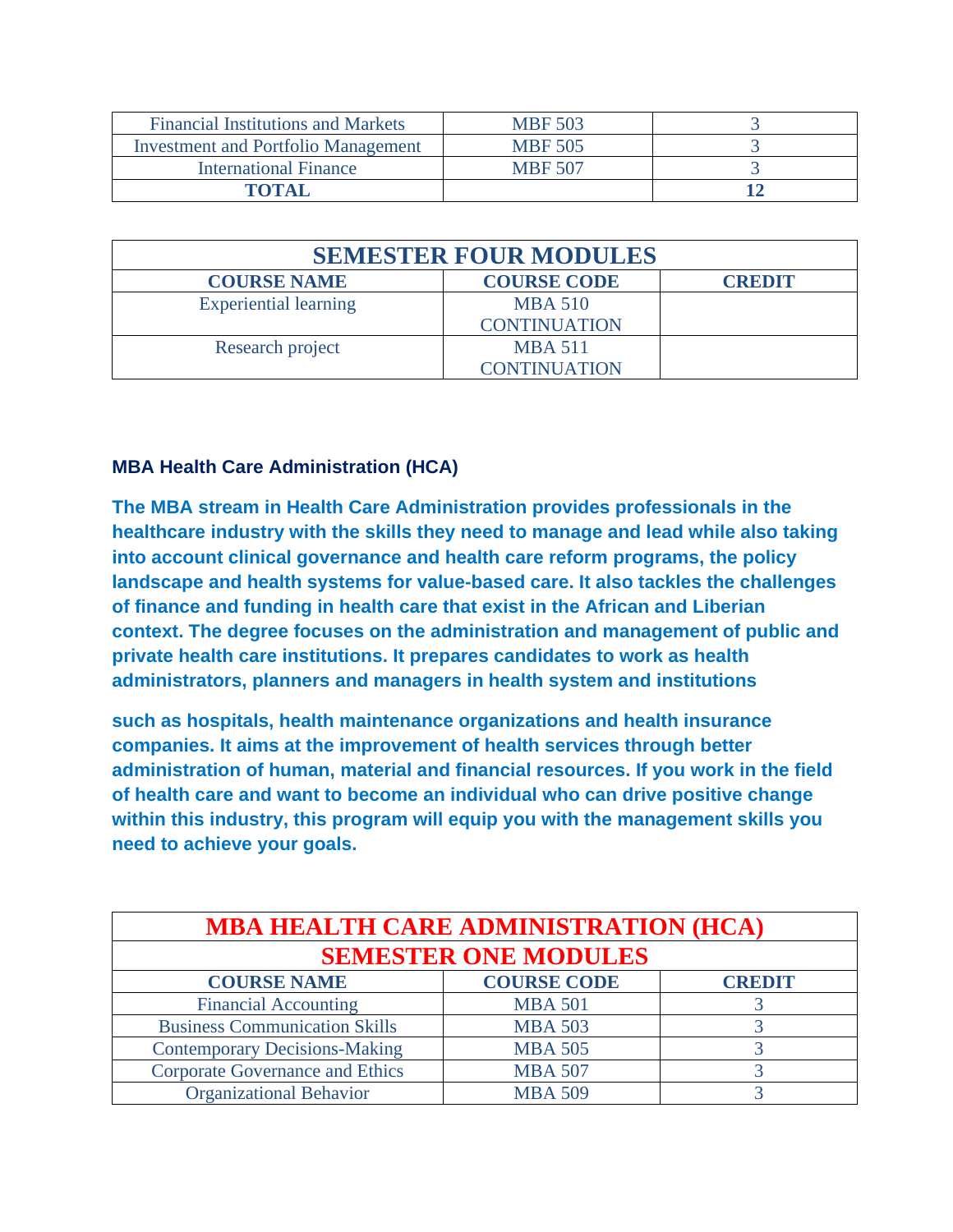| Research<br><i>roject</i><br>- Meinoc |          |
|---------------------------------------|----------|
|                                       | дο<br>__ |

| <b>SEMESTER TWO MODULES</b>   |                    |               |
|-------------------------------|--------------------|---------------|
| <b>COURSE NAME</b>            | <b>COURSE CODE</b> | <b>CREDIT</b> |
| <b>Economics for Managers</b> | <b>MBA 502</b>     |               |
| <b>Managerial Statistics</b>  | <b>MBA 504</b>     |               |
| Human Resource and Leadership | <b>MBA 506</b>     |               |
| Development                   |                    |               |
| <b>Strategic Management</b>   | <b>MBA 508</b>     |               |
| <b>Experiential Learning</b>  | <b>MBA 510</b>     |               |
| <b>Managerial Accounting</b>  | <b>MBA 512</b>     |               |
| <b>TOTAL</b>                  |                    |               |

| <b>SEMESTER THREE MODULES</b>              |                    |               |  |
|--------------------------------------------|--------------------|---------------|--|
| <b>COURSE NAME</b>                         | <b>COURSE CODE</b> | <b>CREDIT</b> |  |
| <b>Health Care Finance and Governance</b>  | <b>HCA 501</b>     |               |  |
| <b>Health System and Policy Management</b> | <b>HCA 503</b>     |               |  |
| <b>Value-Based Health Care</b>             | <b>HCA 505</b>     |               |  |
| <b>Health Care Information Management</b>  | <b>HCA 507</b>     |               |  |
| <b>FOTAL</b>                               |                    |               |  |

| <b>SEMESTER FOUR MODULES</b>        |                     |               |
|-------------------------------------|---------------------|---------------|
| <b>COURSE NAME</b>                  | <b>COURSE CODE</b>  | <b>CREDIT</b> |
| <b>Global Health Administration</b> | <b>HCA 513</b>      |               |
| <b>Public Health Education</b>      | <b>HCA 515</b>      |               |
| <b>Experiential learning</b>        | <b>MBA 510</b>      |               |
|                                     | <b>CONTINUATION</b> |               |
| Research project                    | <b>MBA 511</b>      |               |
|                                     | <b>CONTINUATION</b> |               |
| TOTAL                               |                     |               |

## **MBA International Organizations Management (IOM)**

**The MBA Stream in International Organization Management is intended to equip candidates with the tools, theories and frameworks to lead successfully in international organizations that play a fundamental role in shaping international business, policies, development and society. These international organizations typically include the UN and its specialized agencies like WHO, UNHCR, UNDP and FAO, the World Bank Group, EU, ECOWAS, the African Development Bank (AfDB),**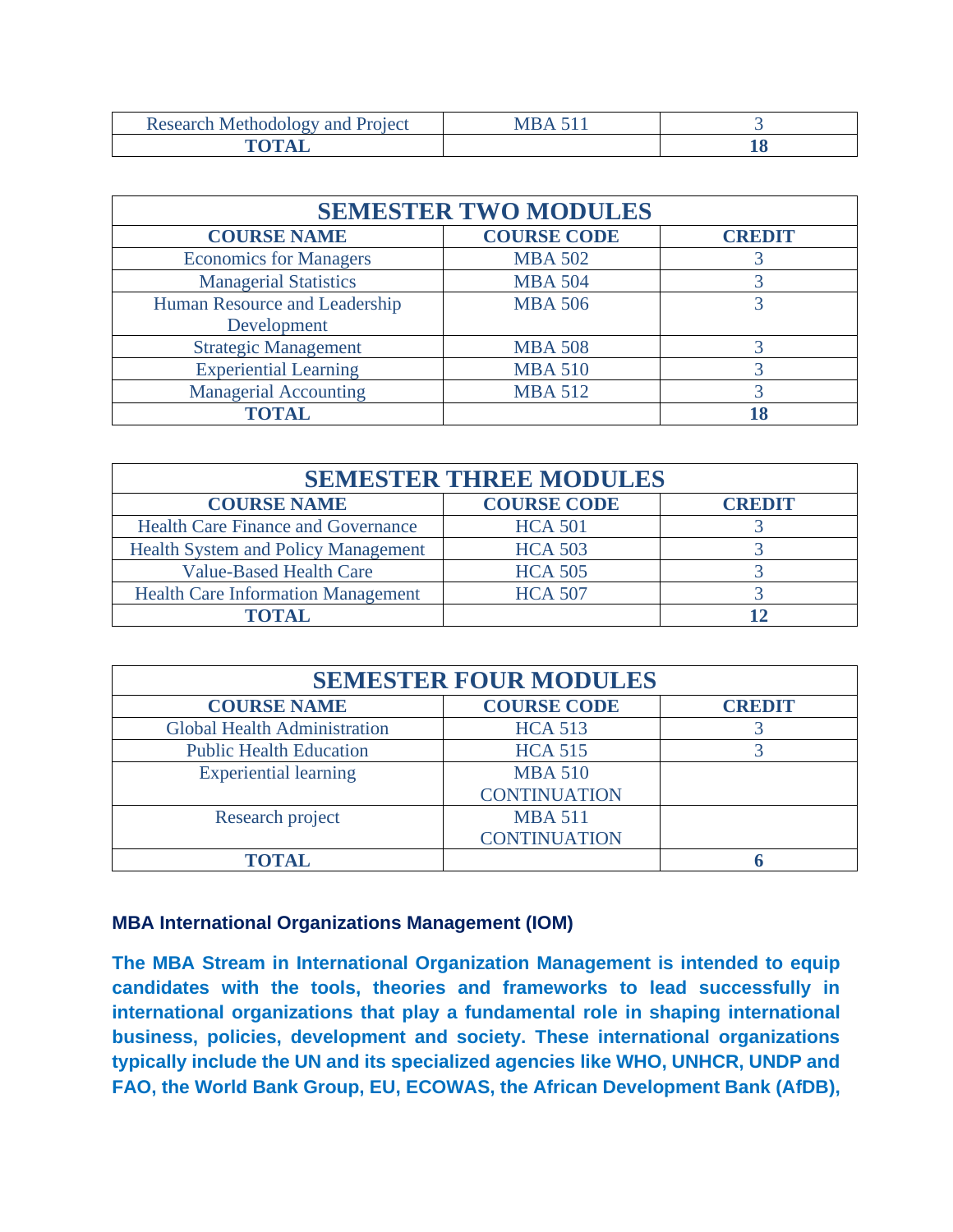**global foundations and other not-for-profit organizations Save the Xhildren, Plan International, OXFARM, and ACTION AID amongst others. Like every other stream in the MBA program, the stream-specific modules of the MBA IOM are offered during the second year of enrolment and will enable students to integrate and apply their learning from the general core modules within the context of international organizations and non-governmental organizations (NGOs). Therefore, during the second year, students will learn from both academics and senior leaders of ECOWAS, UN, EU, World Bank and other NGOs in Liberia in addition to being assigned to one of these organizations for internship throughout year 2.** 

| <b>MBA INTERNATIONAL ORGANIZATIONS</b><br><b>MANAGEMENT(IOM)</b> |                    |               |
|------------------------------------------------------------------|--------------------|---------------|
| <b>SEMESTER ONE MODULES</b>                                      |                    |               |
| <b>COURSE NAME</b>                                               | <b>COURSE CODE</b> | <b>CREDIT</b> |
| <b>Financial Accounting</b>                                      | <b>MBA 501</b>     |               |
| <b>Business Communication Skills</b>                             | <b>MBA 503</b>     |               |
| <b>Contemporary Decisions-Making</b>                             | <b>MBA 505</b>     |               |
| <b>Corporate Governance and Ethics</b>                           | <b>MBA 507</b>     | 3             |
| <b>Organizational Behavior</b>                                   | <b>MBA 509</b>     |               |
| <b>Research Methodology and Project</b>                          | <b>MBA 511</b>     |               |
| <b>TOTAL</b>                                                     |                    |               |

| <b>SEMESTER TWO MODULES</b>   |                    |               |
|-------------------------------|--------------------|---------------|
| <b>COURSE NAME</b>            | <b>COURSE CODE</b> | <b>CREDIT</b> |
| <b>Economics for Managers</b> | <b>MBA 502</b>     |               |
| <b>Managerial Statistics</b>  | <b>MBA 504</b>     |               |
| Human Resource and Leadership | <b>MBA 506</b>     |               |
| Development                   |                    |               |
| <b>Strategic Management</b>   | <b>MBA 508</b>     |               |
| <b>Experiential Learning</b>  | <b>MBA 510</b>     |               |
| <b>Managerial Accounting</b>  | <b>MBA 512</b>     |               |
| <b>TOTAL</b>                  |                    |               |

| <b>SEMESTER THREE MODULES</b>                |                    |               |
|----------------------------------------------|--------------------|---------------|
| <b>COURSE NAME</b>                           | <b>COURSE CODE</b> | <b>CREDIT</b> |
| <b>International Organization Leadership</b> | <b>IOM 501</b>     |               |
| <b>Finance for Development</b>               | <b>MBF 511</b>     |               |
| <b>Management of International</b>           | <b>IOM 503</b>     |               |
| <b>Organizations</b>                         |                    |               |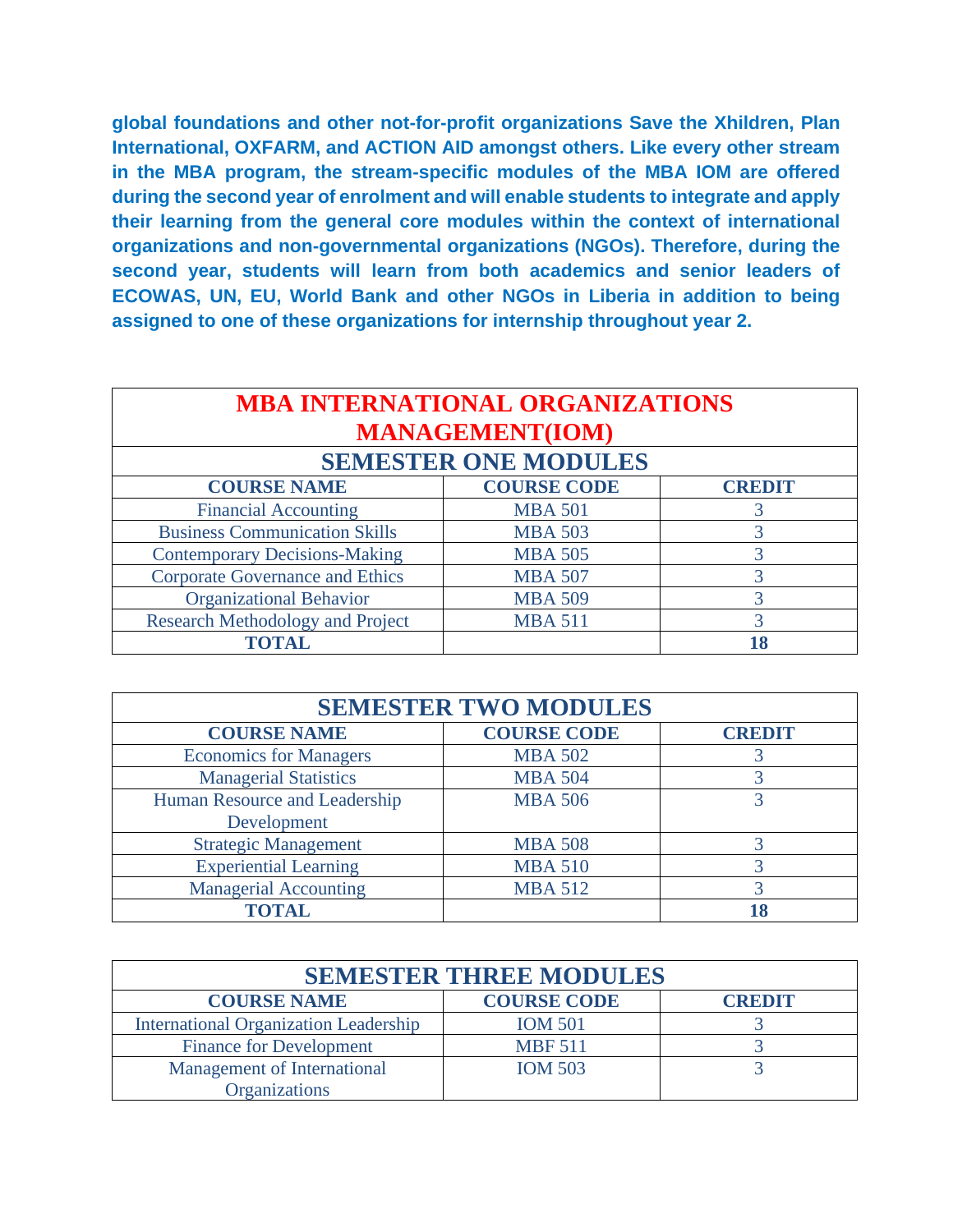| Intern?<br>1100<br>l v o         | $T \cap T$ $F \cap T$<br>JUJ |    |
|----------------------------------|------------------------------|----|
| $\mathbf{m}$ $\mathbf{m}$<br>___ |                              | -- |

| <b>SEMESTER FOUR MODULES</b> |                     |               |
|------------------------------|---------------------|---------------|
| <b>COURSE NAME</b>           | <b>COURSE CODE</b>  | <b>CREDIT</b> |
| <b>Experiential learning</b> | <b>MBA 510</b>      |               |
|                              | <b>CONTINUATION</b> |               |
| Research project             | <b>MBA 511</b>      |               |
|                              | <b>CONTINUATION</b> |               |

### **MBA Project Management (MPM)**

**The MBA Project Management stream aims to provide its students with analytical capacities, knowledge and skills necessary to propose, plan, implement, monitor and evaluate projects. It seeks to enhance the student's skills and knowledge in specialist functional socio-economic areas of development such as agriculture, health, education and infrastructure, as well as business expansion or innovation. It is focused on the characteristics of projects specific to developing countries and their links to the use of appropriate technology and sustainable processes. Students graduating from this stream will be capable of designing and managing both public sector and/or donor funded projects as well as those of the private sector or the business industry.** 

| <b>MBA PROJECT MANAGEMENT (MPM)</b>     |                    |               |
|-----------------------------------------|--------------------|---------------|
| <b>SEMESTER ONE MODULES</b>             |                    |               |
| <b>COURSE NAME</b>                      | <b>COURSE CODE</b> | <b>CREDIT</b> |
| <b>Financial Accounting</b>             | <b>MBA 501</b>     |               |
| <b>Business Communication Skills</b>    | <b>MBA 503</b>     |               |
| <b>Contemporary Decisions-Making</b>    | <b>MBA 505</b>     |               |
| <b>Corporate Governance and Ethics</b>  | <b>MBA 507</b>     |               |
| <b>Organizational Behavior</b>          | <b>MBA 509</b>     |               |
| <b>Research Methodology and Project</b> | <b>MBA 511</b>     |               |
| <b>TOTAL</b>                            |                    | 18            |

| <b>SEMESTER TWO MODULES</b>   |                    |               |
|-------------------------------|--------------------|---------------|
| <b>COURSE NAME</b>            | <b>COURSE CODE</b> | <b>CREDIT</b> |
| <b>Economics for Managers</b> | <b>MBA 502</b>     |               |
| <b>Managerial Statistics</b>  | <b>MBA 504</b>     |               |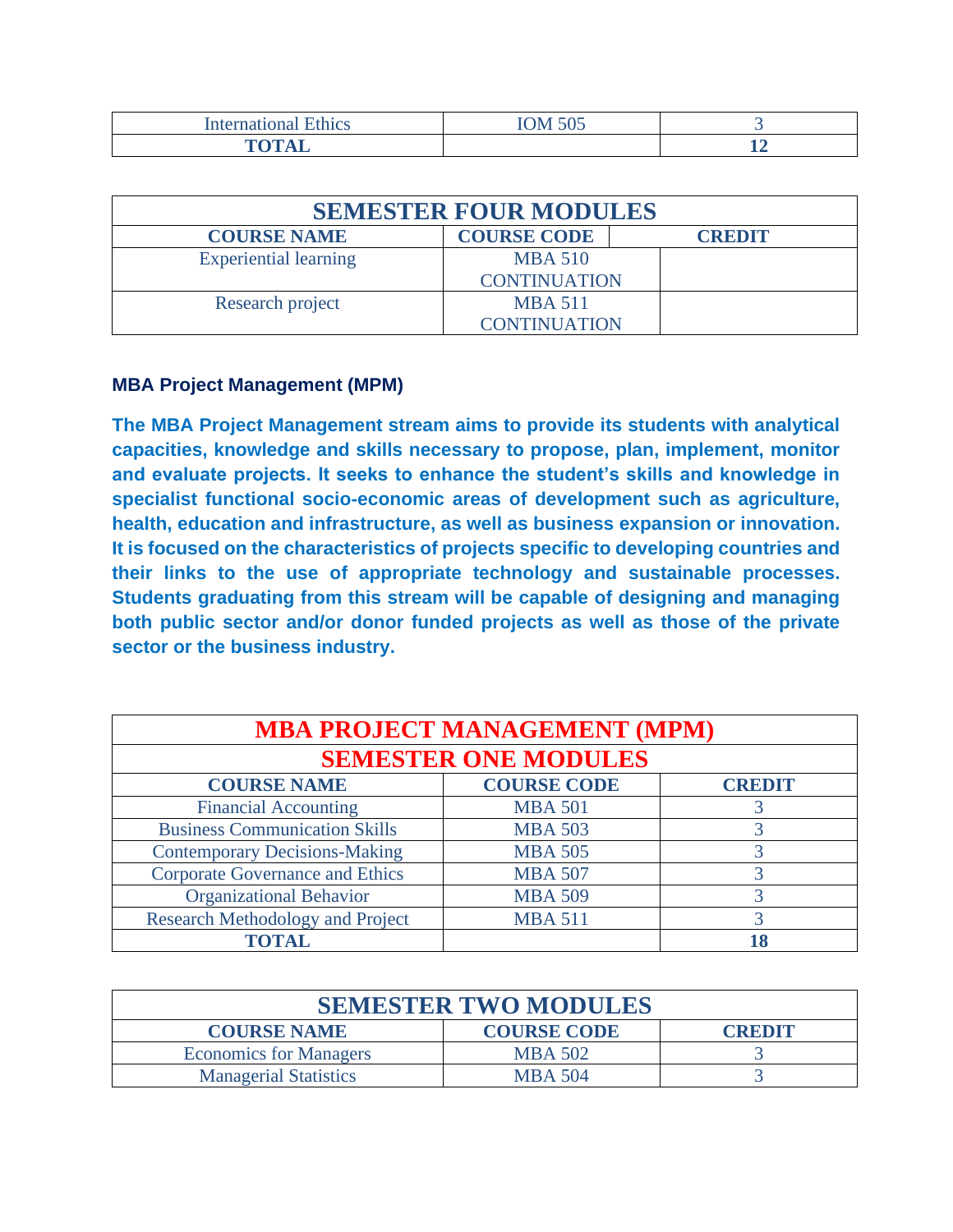| Human Resource and Leadership | <b>MBA 506</b> |  |
|-------------------------------|----------------|--|
| Development                   |                |  |
| <b>Strategic Management</b>   | <b>MBA 508</b> |  |
| <b>Experiential Learning</b>  | <b>MBA 510</b> |  |
| <b>Managerial Accounting</b>  | <b>MBA 512</b> |  |
| TOTAL.                        |                |  |

| <b>SEMESTER THREE MODULES</b>             |                    |               |
|-------------------------------------------|--------------------|---------------|
| <b>COURSE NAME</b>                        | <b>COURSE CODE</b> | <b>CREDIT</b> |
| <b>Fundamentals of Project management</b> | <b>MPM 501</b>     |               |
| <b>Project Financial Management</b>       | <b>MPM 503</b>     |               |
| Project Procurement and Contract          | <b>MPM 505</b>     |               |
| Management                                |                    |               |
| Project Monitoring and Evaluation         | <b>MPM 507</b>     |               |
| TOTAL                                     |                    |               |

| <b>SEMESTER FOUR MODULES</b> |                                       |               |
|------------------------------|---------------------------------------|---------------|
| <b>COURSE NAME</b>           | <b>COURSE CODE</b>                    | <b>CREDIT</b> |
| <b>Experiential learning</b> | <b>MBA 510</b><br><b>CONTINUATION</b> |               |
| Research project             | <b>MBA 511</b><br><b>CONTINUATION</b> |               |

## **MBA Procurement and Logistics Management (MPL)**

**The MBA Procurement and Logistics Management stream is designed to bridge the competencies gap in the areas of logistics and procurement in Liberia, and help students become more competitive in the procurement and logistics marketplace globally. It equips and prepares global transformational leaders in both private and public sectors with the tools and capabilities required to lead procurement and logistics activities in any organization.** 

| <b>MBA PROCUREMENT AND LOGISTICS MANAGEMENT</b> |                    |               |
|-------------------------------------------------|--------------------|---------------|
| (MPL)                                           |                    |               |
| <b>SEMESTER ONE MODULES</b>                     |                    |               |
| <b>COURSE NAME</b>                              | <b>COURSE CODE</b> | <b>CREDIT</b> |
| <b>Financial Accounting</b>                     | <b>MBA 501</b>     |               |